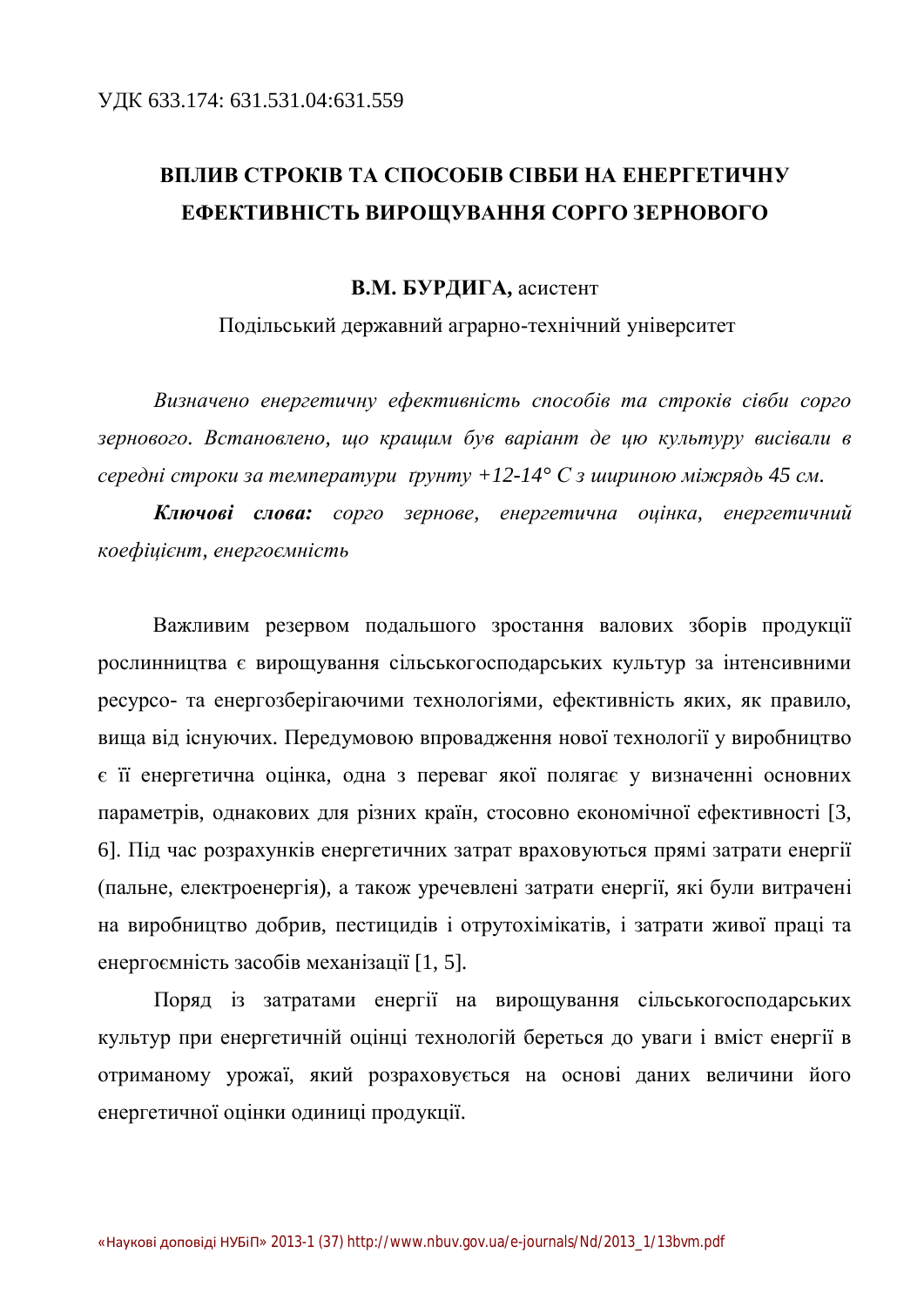Найважливішими показниками, які характеризують енергетичну ефективність сільськогосподарських культур є енергетичний коефіцієнт та енергоємність одиниці продукції.

**Метою наших досліджень** було вивчити вплив строків та способів сівби на енергетичну ефективність вирощування сорго зернового.

Матеріал і методика досліджень. Дослідження із вивчення впливу строків і способів сівби на урожайність сорго зернового Генічеське 209 проводили у 2008-2010 рр. на дослідному полі Подільського державного аграрно-технічного університету на чорноземі вилугуваному, глибокому малогумусному.

За схемою досліду вивчали строки сівби *(фактор А*): при температурному режимі ґрунту (РТР) на глибині 10 см., плюс 10-12° С; 12-14° С (контроль); і плюс 14-16° С, кожний з строків сівби здійснювали різними способами (*фактор В*) за ширини міжрядь 15, 30, 45, і 70 см (контроль)

Повторність чотириразова, варіанти розміщували методом розщеплених ділянок, кожна площею 100 м $^2$ 

Дослідження проводили відповідно до загальноприйнятих методик [2,4]. Статистичну обробку даних проводили з використанням комп'ютерної програми.

Результати досліджень. Встановлено, що показники енергетичної ефективності вирощування сорго зернового суттєво відрізнялися між собою залежно від строків та способів сівби (таблиця).

| Строк сівби<br>(фактор A)<br>за РТР на<br>глибині 10<br>CM | Способи<br>сівби<br>(фактор B),<br>ширина<br>міжрядь, см | Затрати<br>енергії,<br>ГДж/га | Вихід<br>вагової<br>енергії,<br>ГДж/га | Енергетичний<br>коефіцієнт | Енергоємність,<br>ГДЖ/т |
|------------------------------------------------------------|----------------------------------------------------------|-------------------------------|----------------------------------------|----------------------------|-------------------------|
| $+10-12$ °C                                                | 15                                                       | 8,89                          | 93,0                                   | 10,46                      | 1,73                    |
|                                                            | 30                                                       | 8,92                          | 100,0                                  | 11,21                      | 1,61                    |
|                                                            | 45                                                       | 9,49                          | 109,3                                  | 11,52                      | 1,57                    |
|                                                            | 70                                                       | 9,42                          | 105,1                                  | 11,16                      | 1,62                    |

**Енергетична ефективність вирощування сорго зернового** 

«Наукові доповіді НУБіП» 2013-1 (37) [http://www.nbuv.gov.ua/e-journals/Nd/2013\\_1/13bvm.pdf](http://www.nbuv.gov.ua/e-journals/Nd/2013_1/13bvm.pdf)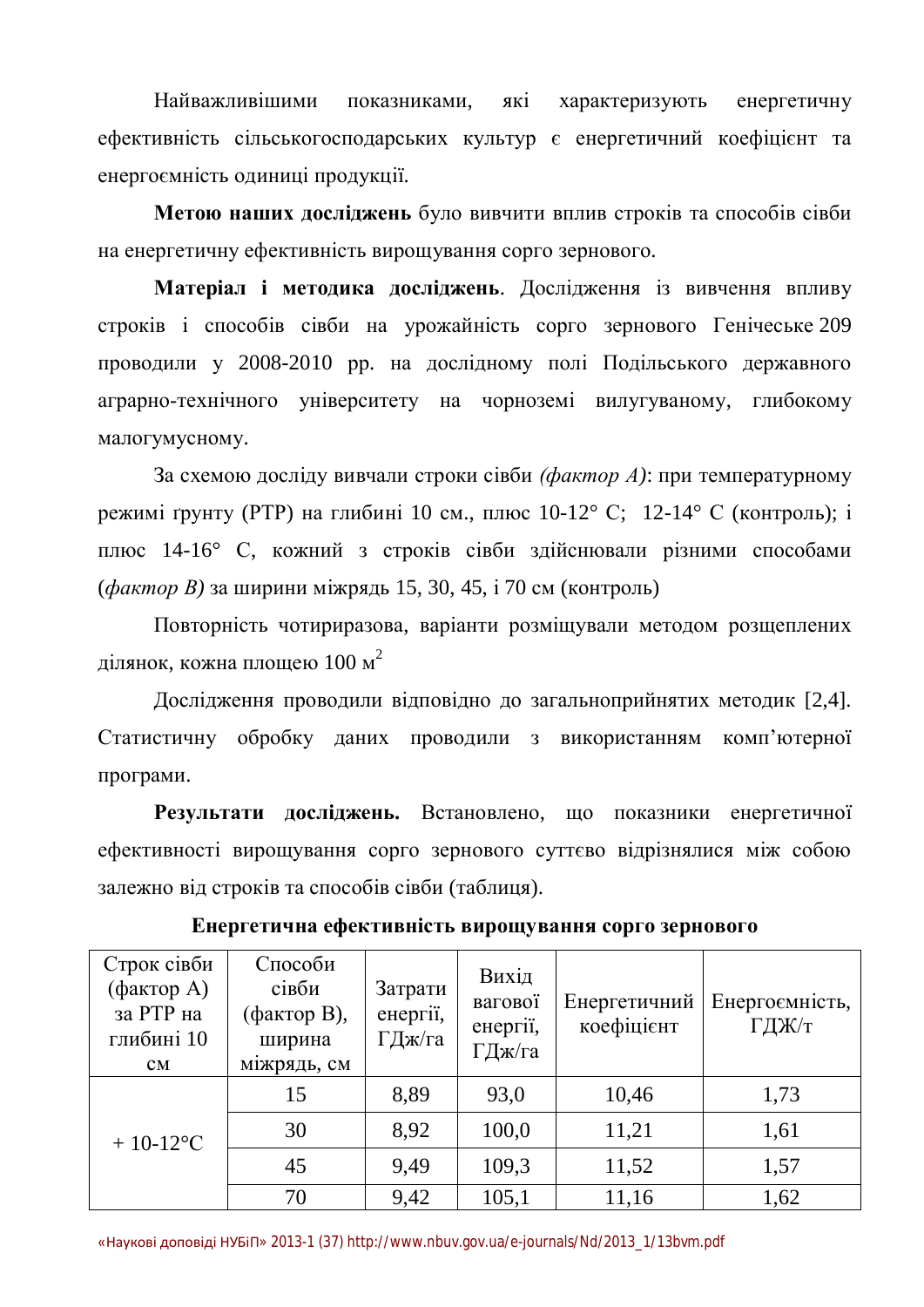|                              | (контроль)       |         |       |       |       |  |
|------------------------------|------------------|---------|-------|-------|-------|--|
| $+ 12 - 14$ °C<br>(контроль) | 15               | 8,92    | 99,2  | 11,12 | 1,63  |  |
|                              | 30               | 8,98    | 111,0 | 12,36 | 1,46  |  |
|                              | 45               | 9,53    | 121,2 | 12,72 | 1,42  |  |
|                              | 70<br>(контроль) | 9,46    | 117,4 | 12,41 | 1,46  |  |
| $+ 14 - 16$ °C               | 15               | 8,90    | 95,3  | 10,70 | 1,69  |  |
|                              | 30               | 8,95    | 105,0 | 11,73 | 1,54  |  |
|                              | 45               | 9,51    | 115,2 | 12,11 | 1,49  |  |
|                              | 70<br>(контроль) | 9,43    | 108,3 | 11,48 | 1,58  |  |
| Fф                           | Фактор А         | 38,65   | 42,78 | 47,31 | 64,24 |  |
|                              | Фактор В         | 6408,47 | 80,90 | 41,32 | 65,08 |  |
| $F_{05}$                     | Фактор А         | 5,14    |       |       |       |  |
|                              | Фактор В         | 4,76    |       |       |       |  |

Енергетичні затрати на вирощування сорго зернового залежали від строків та способів сівби і становили 89-9,53 ГДж/га. Залежно від ширини міжрядь найбільш енергозатратною виявилася сівба за температури ґрунту на глибині 10 см плюс 12-14° С – 8,92-9,53 ГДж/га, а найменш затратним за температури плюс 10-12° С – 8,89-9,49 ГДж/га.

Способи сівби сорго зернового та рисозерного також характеризувалися різними енергетичними затратами. Вони були найбільшими при сівбі з шириною міжрядь 45 см – 9,49-9,53 ГДж/га і найменшими при рядковій сівбі з шириною міжрядь 15 см залежно від її строків – 8,89-8,92 ГДж/га.

Вихід валової енергії з урожаєм зерна сорго зернового суттєво відрізнявся за варіантами досліду, залежав в основному від його урожайності і становив 93,0-121,2 ГДж/га.

Встановлено, що серед досліджуваних строків сівби найбільший вихід валової енергії з урожаєм зерна одержаний при висіванні насіння за температури грунту на глибині 10 см 12-14° С – 99,2-121,2 ГДж/га, а найменший за раннього строку – 93,0-109,3 ГДж/га.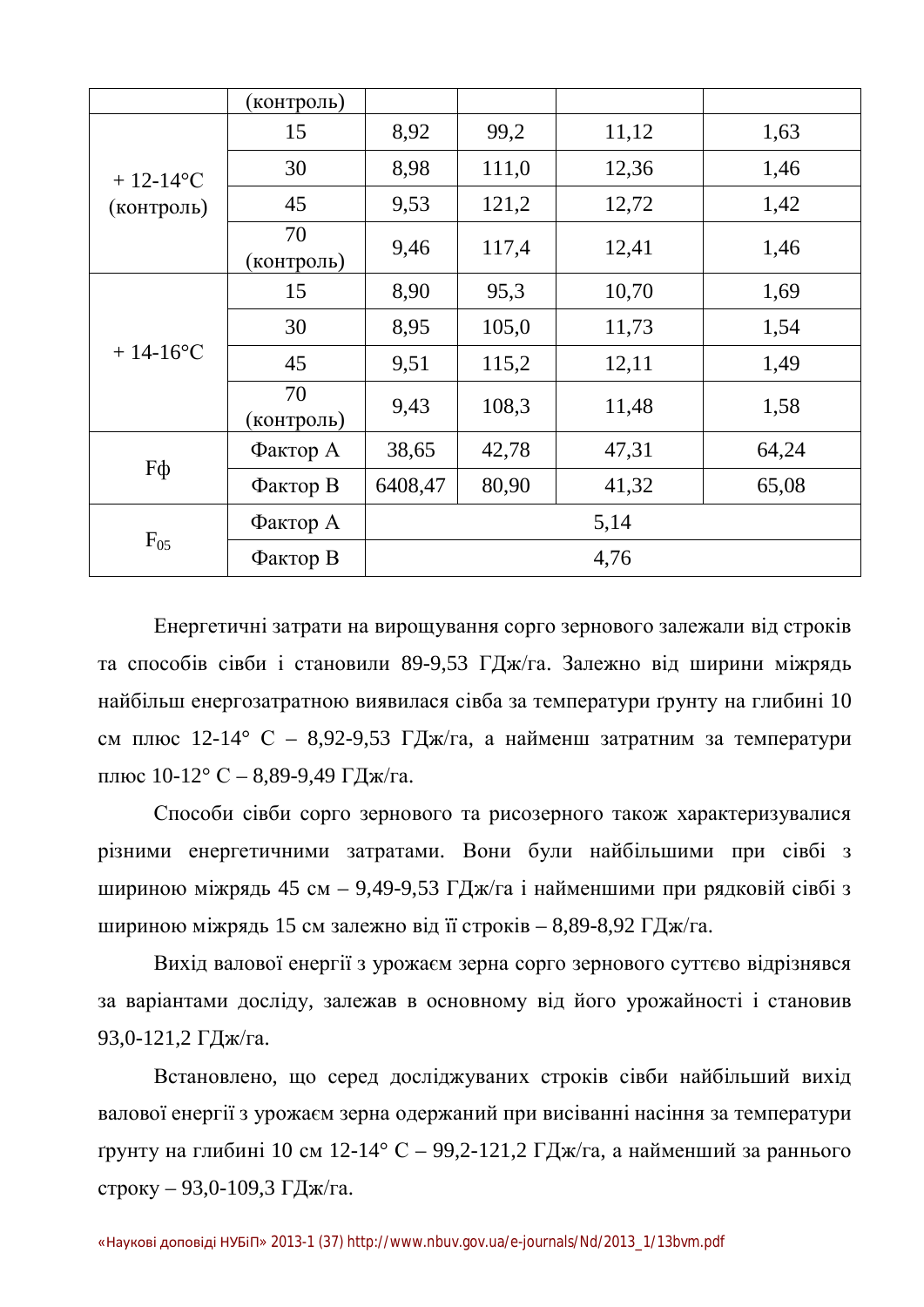Найкращим способом сівби щодо виходу валової енергії з 1 га виявився широкорядний з шириною міжрядь 45 см – 109,3-121,2 ГДж/га.

З усіх варіантів досліду найбільшим виходом валової енергії характеризувався варіант, де сорго зернове висівали за температурного режиму грунту на глибині 10 см, плюс 12-14° С з шириною міжрядь 45 см -121,2 ГДж/га.

Одним із найважливіших показників, визначення енергетичної ефективності технологій вирощування сільськогосподарських культур є енергетичний коефіцієнт – відношення виходу валової енергії до її затрат на вирощування.

Нашими дослідженнями встановлено, що для строків сівби енергетичний коефіцієнт виявився найбільшим при висіванні насіння за температури ґрунту на глибині 10 см, плюс 12-14° С –11,12-12,72, а способу сівби за ширини міжрядь 45 см – 11,52-12,72. З усіх варіантів досліду найвищим показником енергетичного коефіцієнта відзначився варіант, на якому сорго висівали в середні строки (за температури ґрунту плюс 12-14° С) з шириною міжрядь 45  $cm - 12,72.$ 

Поряд із показником енергетичного коефіцієнта при енергетичній оцінці технологій вирощування сільськогосподарських культур використовують такий показник як енергоємність одиниці продукції, що відображає затрати енергії на вирощування 1 т урожаю. Серед досліджуваних строків сівби сорго зернового найменша енергоємність в одиниці продукції зафіксована при висіванні насіння за температури ґрунту на глибині 10 см, плюс 12-14° С – 1,42-1,63 ГДж/т, та способів сівби за ширини міжрядь 45 см –1,42-1,57 ГДж/т.

З усіх варіантів досліду найменш енергоємним виявилося вирощування сорго зернового за сівби при температурі ґрунту на глибині 10 см, плюс 12-14° С та ширині міжрядь 45 см – 1,42 ГДж/т.

Висновок. Найкращими показниками енергетичної ефективності вирощування сорго зернового характеризувався варіант, на якому сівбу проводили в середні строки за температури ґрунту на глибині 10 см, плюс 12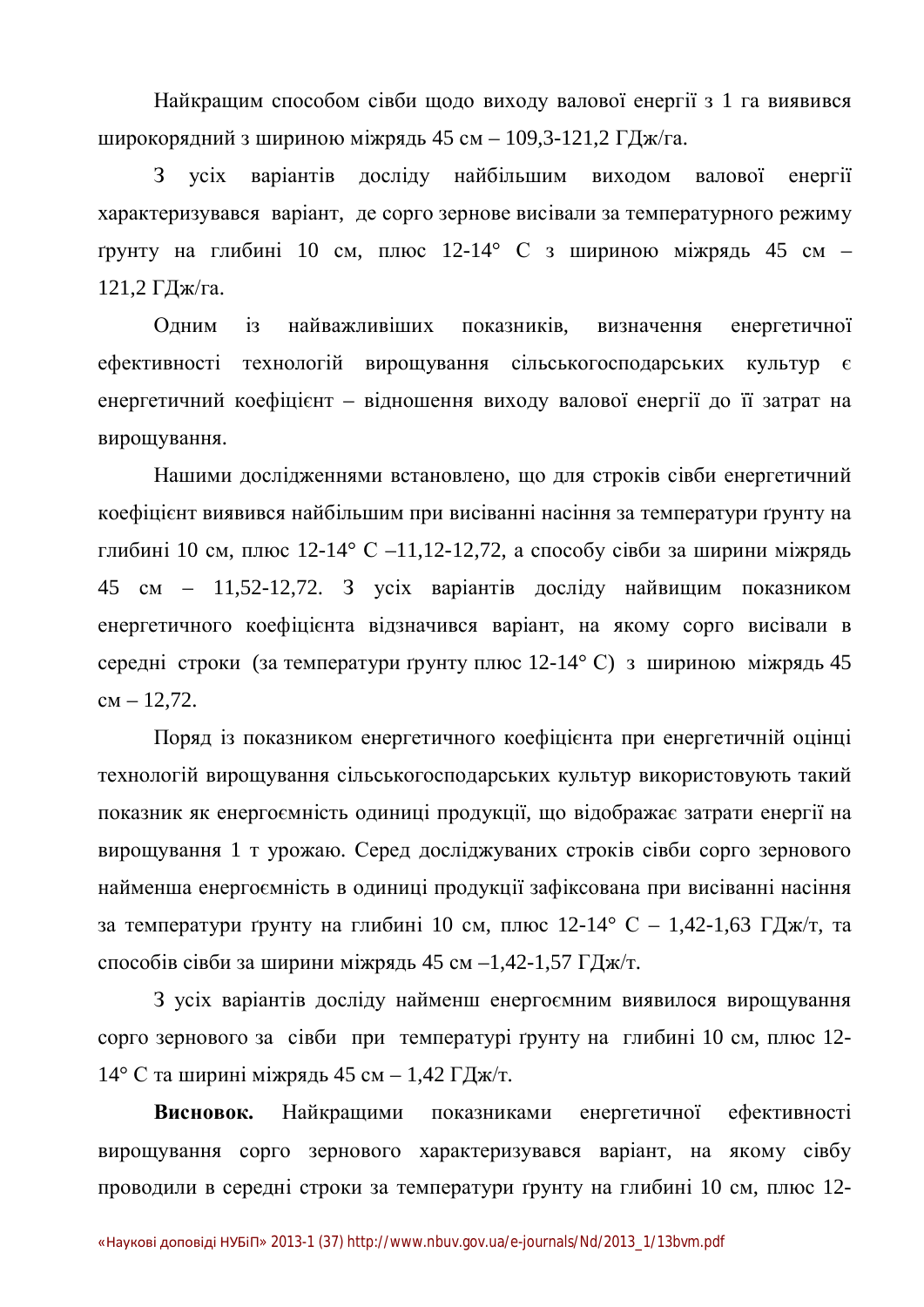14° С і ширини міжрядь 45 см. Енергетичний коефіцієнт при цьому становив 12,72, а енергоємність 1 т зерна – 1,42 ГДж/т.

#### СПИСОК ЛІТЕРАТУРИ

1. Гаркавий А. Д. Конкурентоспроможність технологій і машин: Навчальний посібник / А.Д. Гаркавий, В.Ф. Петриченко, А.В. Спірін – Вінниця: ВДАУ «Тірас», 2003. – 68 с.

2. Доспехов Б.А. Методика полевого опыта (с основами статистической обработки результатов исследований) / Доспехов Б.А. – М.: Колос, 1979. – 416 с.

3. Медведовський О.К. Енергетичний аналіз інтенсивних технологій в сільськогосподарському виробництві / О.К. Медведовський, П.І. Іваненко. – К.: Урожай, 1988. – 205 с.

4. Мойсейченко В.Ф. Основи наукових досліджень в агрономії / В.Ф. Мойсейченко, В.О. Єщенко – К.: – Вища школа, 1994. – 333 с.

5. Тараріко Ю.О. Енергетична оцінка систем землеробства і технологій вирощування сільськогосподарських культур / Ю.О. Тараріко. – К.: Нора-Прінт,  $2001. - 380$  c.

6. Тараріко Ю.О. Біоенергетична оцінка систем удобрення і агро технологій. Методичні вказівки для студентів агрономічного факультету і  $\alpha$ акультету агрохімії та ґрунтознавства / Ю.О. Тараріко – К.: 2005. – 40 с.

## ВЛИЯНИЕ СРОКОВ И СПОСОБОВ СЕВА НА ЭНЕРГЕТИЧЕСКУЮ ЭФФЕКТИВНОСТЬ ВЫРАШИВАНИЯ СОРГО ЗЕРНОВОГО. **В.Н. БУРДЫГА**

На основе проведенных исследований установлены показатели энергетической эффективности способов и сроков сева сорго зернового и лучшие варианты опыта. Наилучшей энергетической эффективностью характеризовался вариант, где сорго вісевали в средние сроки при температуре почвы на глубине 10 см., плюс 12-14° С с шириной междурядий 45 см.